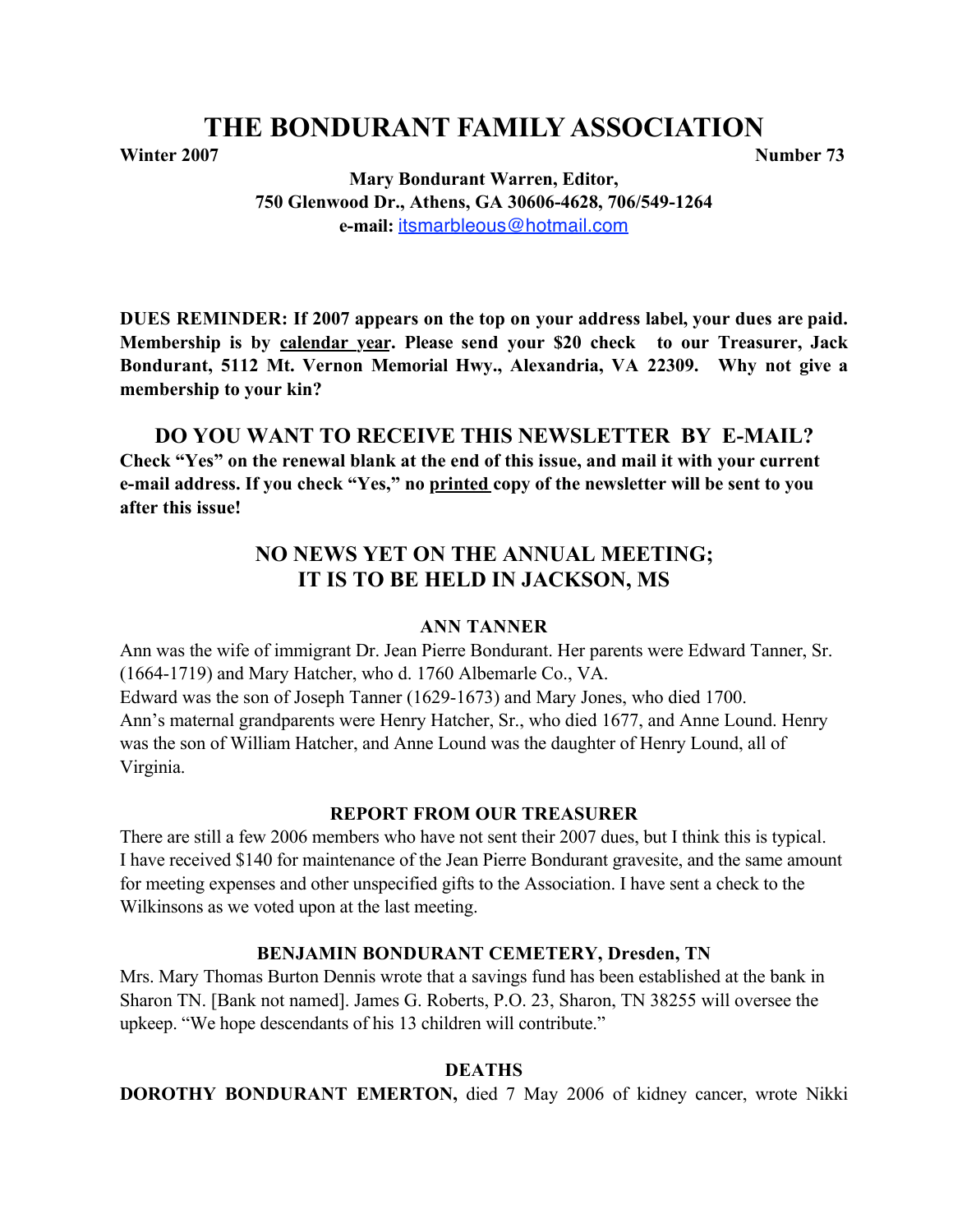Bondurant Menconi. Dorothy was the daughter of Wallace Herdman Bondurant, and mother Goldie LaVonna Yound.

**MRS. EMMA ALICE MARTIN HILL** died 3 Jan. 2007, at her home in Pleasant Hill,

California, in the presence of family members after a life devoted to her family and children. She was born on December 22, 1914 in Randlett, OK, one of five children born to Texas and Oklahoma pioneers, Roy and Viola Martin. Emma lived on the family farm in Randlett, located near the Red River, where she tended to animals, made cheese, learned to sew ( taught by her maiden aunt, Nanny) and learned to fulfill chores and other farm responsibilities . Later, her family moved to Norman, OK where Emma enjoyed playing tennis and was a gifted student. At the age of 15 (after

skipping two grades), Emma began studies at the University of Oklahoma. Prior to her 19<sup>th</sup> birthday, she met and married the love of her life, Gilbert Owen Hill, of Norman, OK. Emma and Gilbert migrated to California from Oklahoma in 1938. They resided in San Francisco, CA and, with the start of World War II, moved to Mill Valley, CA, while Gilbert worked at Marinship in Sausalito, CA. In 1951 Emma and Gilbert, together with their eight children, moved to Pleasant Hill, CA; she worked as a sales clerk for Capwells, a department store, for 22 years. Emma was a loving mother who modeled for her children values that stressed the importance of family, compassion, fairness, honesty and hard work. She maintained high personal standards and underscored for her children the importance of a job "well done." Emma was pragmatic, elegant and reserved in manner, but she also reflected a wry sense of humor, an infectious laugh and genuine personal humility. An accomplished pianist, she filled her home with music, from Brahms to Cole Porter, to Merle Haggard, and conveyed her love of music to her children. She was a life-long Democrat and sustained active interests in solving crossword puzzles, reading, particularly political biography, history and genealogy.

Emma was predeceased by her husband, Gilbert, her mother, father and four siblings. She is survived by her eight children, Robert Hill (Barbara) of Walnut Creek, CA., Marty Hill of Martinez, CA, Louise Hill of Carmichael, CA, Linda Arndt of Pollock Pines, CA, William Hill (Kathi) of Fairfield, CA, John Hill (Linda) of McKinleyville, CA, Loretta Weidhofer (Hans) of Angels Camp, CA, and Lola Richardson (Gary) of Fairfax, Virginia**.**

Emma will be greatly missed by her 28 grandchildren; Tony Hill, Michael Hill, Eric Hill, Tim O'Meara, Meghan Diehl, Marc Hill, Jon Hill, Jim Hill, Mitchell Hill, Melanie Whitehill, Monica Hamdan, Matthew Lewis, Marcea Gerlach, Martin Lewis, Meaghen Lewis, Merrill Lewis, Mark Lewis, Brenda Williams, Cheryl Metzler, Brian Williams, Erica Kendall, Andrew Hill, Emma Hill, Amanda Hill, Josh Lamborn, Sarah Lamborn, Jacob Richardson and David Richardson. Emma was also a loving great grandmother to 44 children.

#### **CHANGES OF ADDRESS**:

Scott Bondurant, 505 North Pinon St., Olanthe, KS 66061-5926 Susan Bondurant DuBois, e-mail: susi@netscape.com Ruth Lynch is now Mrs. Ruth Lynch Long, 205 Farnham Dr., Richmond, VA 23236 Elisabeth G.B. Smiley, 412 Windham St., Santa Cruz, CA 95062-2462 Judy Tanner, e-mail: jtanner755@gmail.com

## **BONDURANT MARRIAGE AND GRADUATIONS**

Carolee and the late Ken Bondurant's son Ben Bondurant was married 5 Oct. 2006, to Brandy Lohrey, of Staunton, VA, on the North Carolina Outer Banks. The young couple is living at 131 Hammett Ave., Radford, VA.

Carolee and Ken's daughter Kathryn will graduate with three Bondurant cousins at Emory and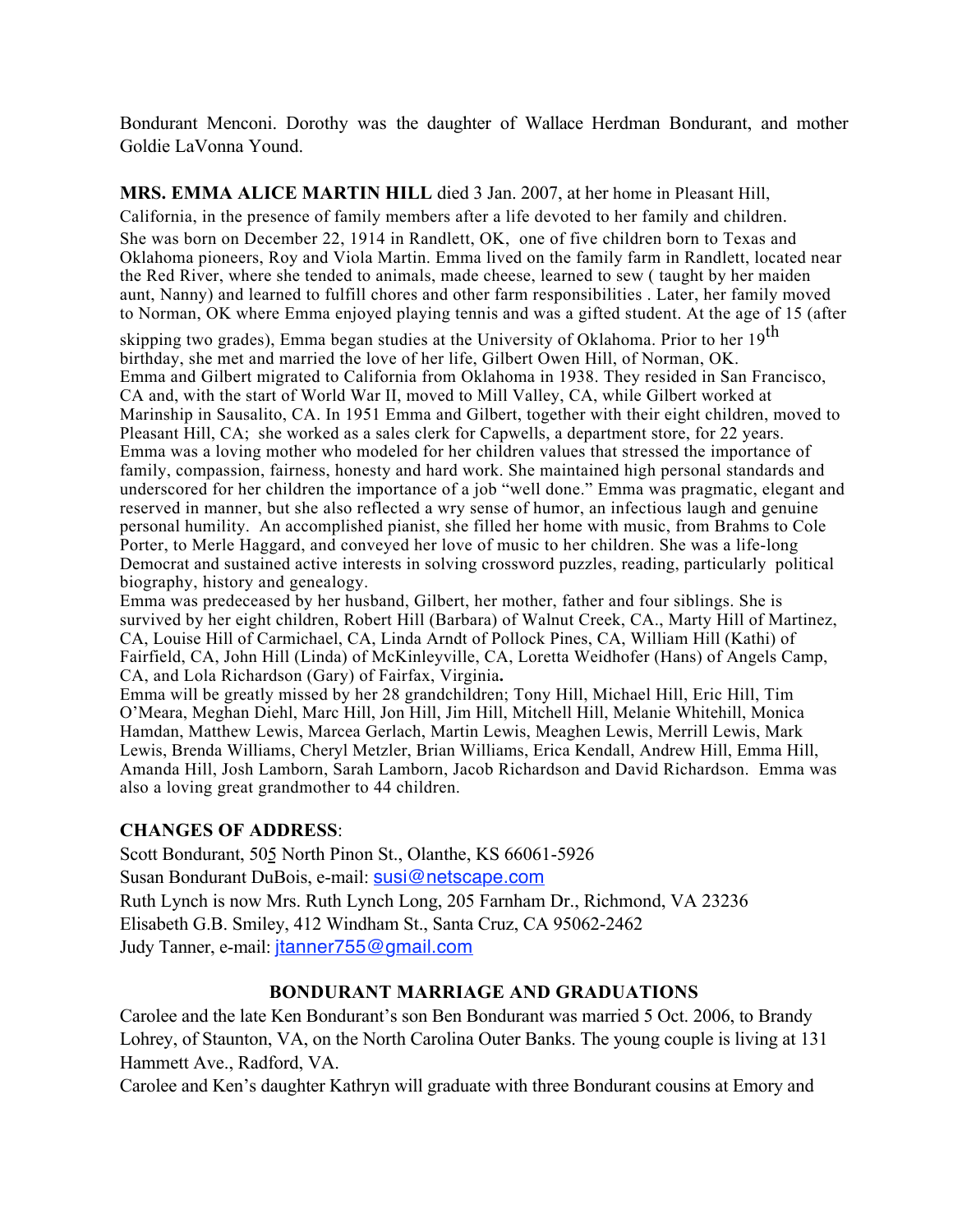Henry College, Abingdon, VA. As Kathryn's great uncle Jim Bondurant said, "This is Bondurant University." Several generations of Bondurants have graduated here, and some serve on its boards today.

#### **Our congratulations to them all!**

## **BONDURANT - CARTER - PEYTON TREE**

Ms. Phyllis Peyton Young, e-mail **phyllispeyton@yahoo.com**, sent the descendants and intermarriages of Ann Bondurant and James Ford/Faure's daughter Ann Faure/Ford born about 1739 Manakintown, VA, who married Rev. Rene Chastain, born about 1741, died Buckingham Co. Nov. 1823, married 10-1-1760. Their daughter Magdaline Chastain (ca. 1761 - after 3-4-1837) married JOSEPH CARTER III about 1786. He was born about 1757, died 2-25-1845 in Buckingham Co., VA. Two daughters:

Judith Carter, b. ca. 1793 Buckingham Co., VA, m. about 1808, JOHN GEVEDON.

Virginia Jane Carter born 1802 Montgomery Co., VA, married her 1<sup>st</sup> cousin in 1825, DAVID B. CARTER.

John and Judith Carter Gevedon had two daughters:

Elizabeth (Betsy) Gevedon born 1813, who married WESTERN PEYTON, whose son Daniel

Peyton married  $1<sup>st</sup>$  Mary Stacy,  $2<sup>nd</sup>$  Sarah Kirk.

Parthena Gevedon born 1832, married JACKSON BROWN, and had daughter Juda

Higginbotham who married her cousin William Daniel Peyton. Virginia Jane Carter and David B. Carter's daughter Bethanair Carter, born 1827, married JOHN

PERRY PEYTON b. 1821, and had William Daniel Peyton born 1849.

William Daniel Peyton and Juda Higginbotham's son James Perry Peyton (1891-1971) married Daniel Peyton and Sarah Kirk's daughter Clory Frances Peyton born 1900.

Elwood Peyton (1917-1976), son of Clory and James Perry Peyton, married Millie Mae Stark in 1946. Their daughter is Phyllis Ann Peyton born 1947, who in 1968 married Ronald Dean Young.

## WILLIAM WILSON BONDURANT'S RESEARCH FILE

These letters and clippings were received in November 2006 from Mr. George W. BonDurant, 701 First St., Elizabeth City, NC 27909-3925.

Some are letters written by his father William W. BonDurant to persons asking for family information. Because much of his request for information is repeated in subsequent letters, I'm going to give a synopsis of what he wrote. According to his son, George W. BonDurant (who sent me these papers), many persons didn't respond. WWB's address was first Brentwood, MD, then 1 November 1904 Mt. Ranier, MD.

Clint Bondurant, from another source, received a copy of a letter sent by Dr. Eugene DuBose Bondurant of Mobile, AL, to George Napoleon Bondurant, William Wilson's father, mentioning EDB's correspondence with William Wilson.

In the various letters I've transcribed only those portions which seem to expand our knowledge of the earlier Bondurants. Correspondents are presented in alphabetical order. MBW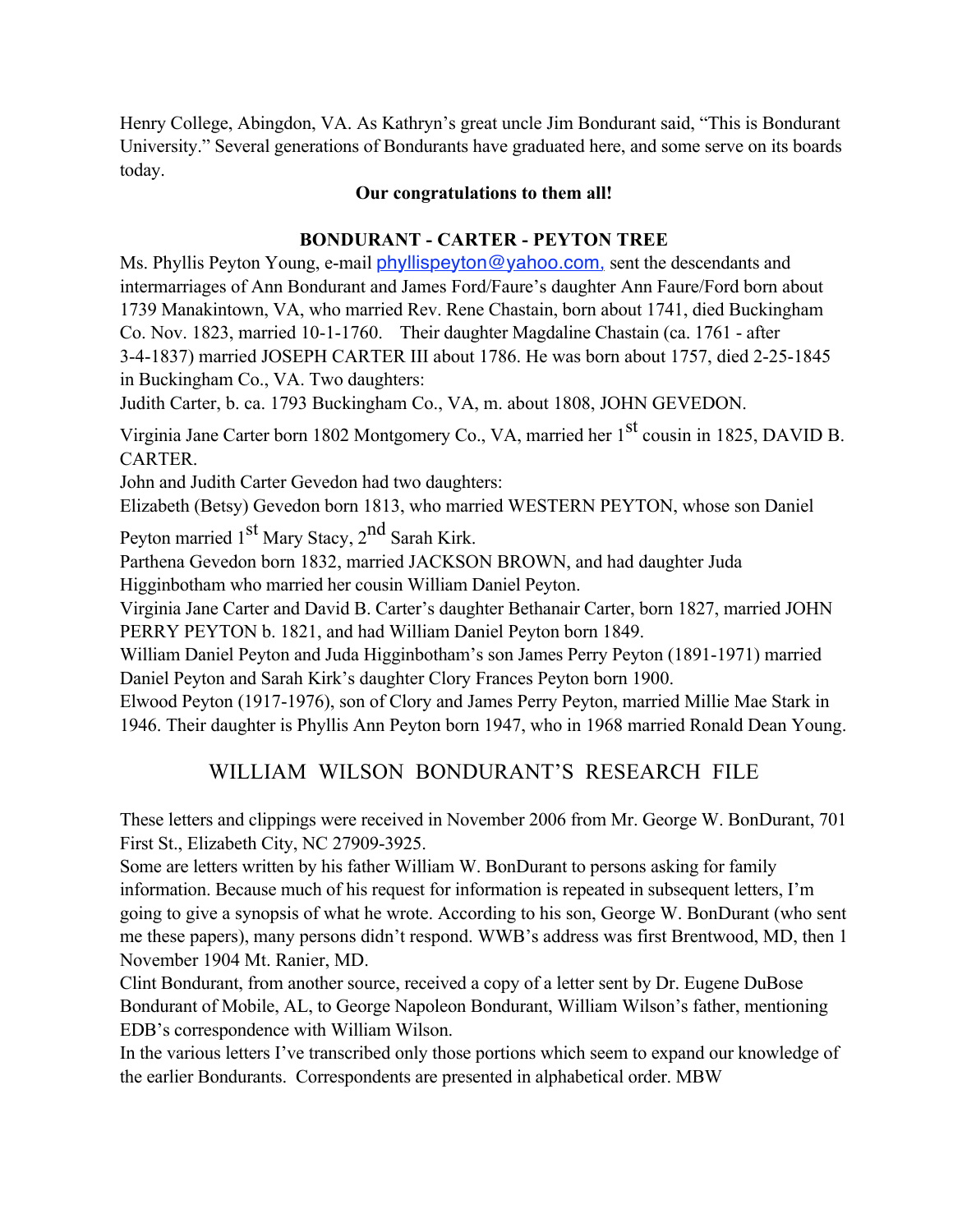## **CORRESPONDENCE & RESPONSES**

#### **Mr. A.B. Bondurant, Alexandria, VA,** Nov. 9, 1904.

"In answer to yours of the  $4<sup>th</sup>$  [Nov. 1904?], I will say that my Father was an orphan. His parents both died when he was quite small and he was raised by his Aunt in Bedford city, VA. I have often heard him say that he had relatives in Buckingham Co. This is about all I know of my ancestors.

I would be very glad to form your acquaintance, and my wife joins me in an invitation to you to visit us at 206 N. Patrick St., Alexandria, VA."

/s/ A.B. Bondurant

**Mr. Alexander Joseph Bondurant, Variety Shade Plantation, Greyburn, VA.** March 4, 1904 [This is on stationery printed "Variety Shade Plantation, Greyburn, Virginia."]

"I have your favor of the  $27<sup>th</sup>$  ultimo [27 Feb. 1904] and with pleasure will give you such information as I can about the Bondurant families.

1. As far as I can gain from my family record it is as follows.  $1<sup>st</sup>$  Joseph Bondurant, French

Huguenot, came to Virginia, closing  $17<sup>th</sup>$  century, and settled on the James River not far above Richmond. Tradition has it that two brothers came with him – whose names are not known to me.

2. Dr. Joseph Bondurant, the second lived in Buckingham. Names of his sons, Jacob, Benjamin, Joseph, and William. My father Thomas Moseley Bondurant, was son of William. William had only two sons, my father and Robert. The latter moved to Alabama, after marriage in Virginia. Died in Huntsville, AL, leaving one child, a daughter. I refer you to Bishop Meade's *History of Virginia Families*. In this book, which I saw some years back , information is given of the first Bondurant Settlers. Other information may be obtained from records in Goochland, Powhatan and Buckingham Counties as to this family, etc.

[3.] There was another family of Bondurants in this county, whose relationship to my family I know nothing of.

You may possibly get information about this branch from Mrs. Van Anderson, Andersonville, Buckingham Co., or Mr. Joseph Bondurant of Appomattox County, or some of the Bondurants near Harmville [sic], VA.

4. As to Isaac Garrett Bondurant, or his father James, who it is thought married Chloe Garrett, I can not give you any information.

My Bondurant kin migrated from VA extensively about the time KY and TN was settled – thence to AL.

As you say you are making inquiries for arranging a family record, my son Prof. A.L. Bondurant, of University of Miss., wishes me to collect for him on this same line, and I will thank you to give me as full account of your branch as you can.

Can you trace your ancestors from VA? Yours is the first of the name I have heard of in MD, though know of many in other states.

I will be pleased to hear from you and if I can send you further will take pleasure in doing it." /s/ A.J. Bondurant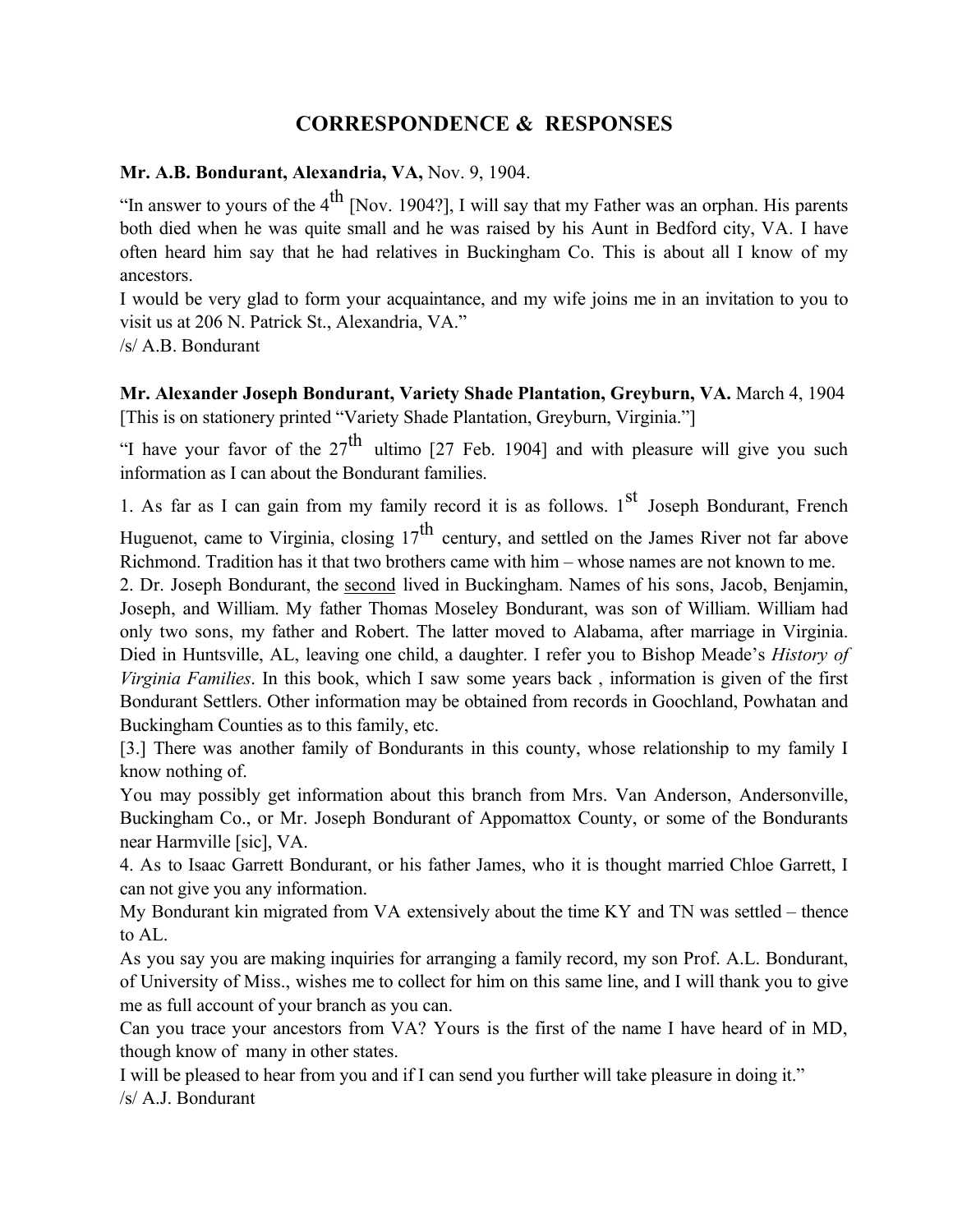[WWB's father **George Bondurant of Washington, IL**, wrote Mr. A.J. Bondurant on March 18, 1904]

"Your letter dated Mar. 4, 1904 in reply to a letter written you by my son William Bondurant [he doesn't capitalize the **D**.] making inquiry about the Bondurant family was forwarded by him to me, and I have read it with much interest, which prompts me to write you telling what little I know concerning my father's family and what traditions has handed down to us. But then, it has always been told us our progenitor was of French Huguenot stock, and fled the Catholic persecutions of that country and settled in Buckingham Co. [VA].

Our family record takes up.

My father, Isaac Garrett Bondurant, was born in Buckingham Co., VA, in 1805. My grandfather, James BonDurant removed from said county to Christian Co., KY when Isaac was but a small child. James Bondurant married Chloe Garrett and they were first cousins, but further than that we know nothing.

It is also related to us that James' Father was named Joseph, that he was twice married and James was a son by the first wife, when she died he married again and by this union had several sons. These half-brothers were said to be great stalwart sons, while James was quite small of statue, and smallness of stature is a family characteristic, partly because of the relationship of our grand parents.

Isaac G. Bondurant married Mary S. Hay Nov. 2, 1830. To them were born 4 children: Mary C., Jane E., George N. and Sue I. G. He removed with his family to central Illinois and settled on a farm adjoining Washington, IL in 1835. [James] Died June 7, 1838.

George N. Bondurant, the only son [the letter-writer], was born June 9, 1836 at the above place where he continues to reside. Was married to Nancy W. Wilson Sept. 2, 1863. Born to them 7 children. S. Florence, Mary J., Ella B., Isaac S., Edgar H., William W. [the researcher] and Lucius

A. The last named died in infancy, and the  $2<sup>nd</sup>$  daughter after reaching beautiful womanhood.

Isaac S. is married and lives at Sloan, IA. Edgar and William reside with their sister Florence at Edgemont, MD, a suburb of Washington, DC. The sons hold civil service positions, E.H. in the Post Office Dept., and W.W. in civil engineering.

2nd James Bondurant, my grandfather, was born in Buckingham Co., VA, or vicinity for he grew to manhood and married there, and my father Isaac Garrett Bondurant was born in said county Aug. 31, 1805. James married Chloe Garrett, who we are told was his cousin, but as to how they were related we do not know.

By this union there were born to them 9 children, 3 sons, Isaac Garrett, Jacob Napoleon, and Pleasant Age [sic]; and six daughters all of whom are now dead, but one single sister in KY. Mat Burroughs says Aunt Mary has been dead 2 years.

James Bondurant perhaps in company with Isaac Garrett (for whom my father was named) and Pleasant Garrett, removed with their families to Christian Co., KY when my father was quite young. The Garretts became very wealthy, Isaac owned 2,000 acres of land and 100 slaves & Pleasant 2,000 and many slaves at the time of the Civil War broke out.

My father removed from Kentuck [sic] to central IL in 1834 where I the only son was born on June 3, 1836, and have always lived. He died in 1838 when I was just 2 years old and I have no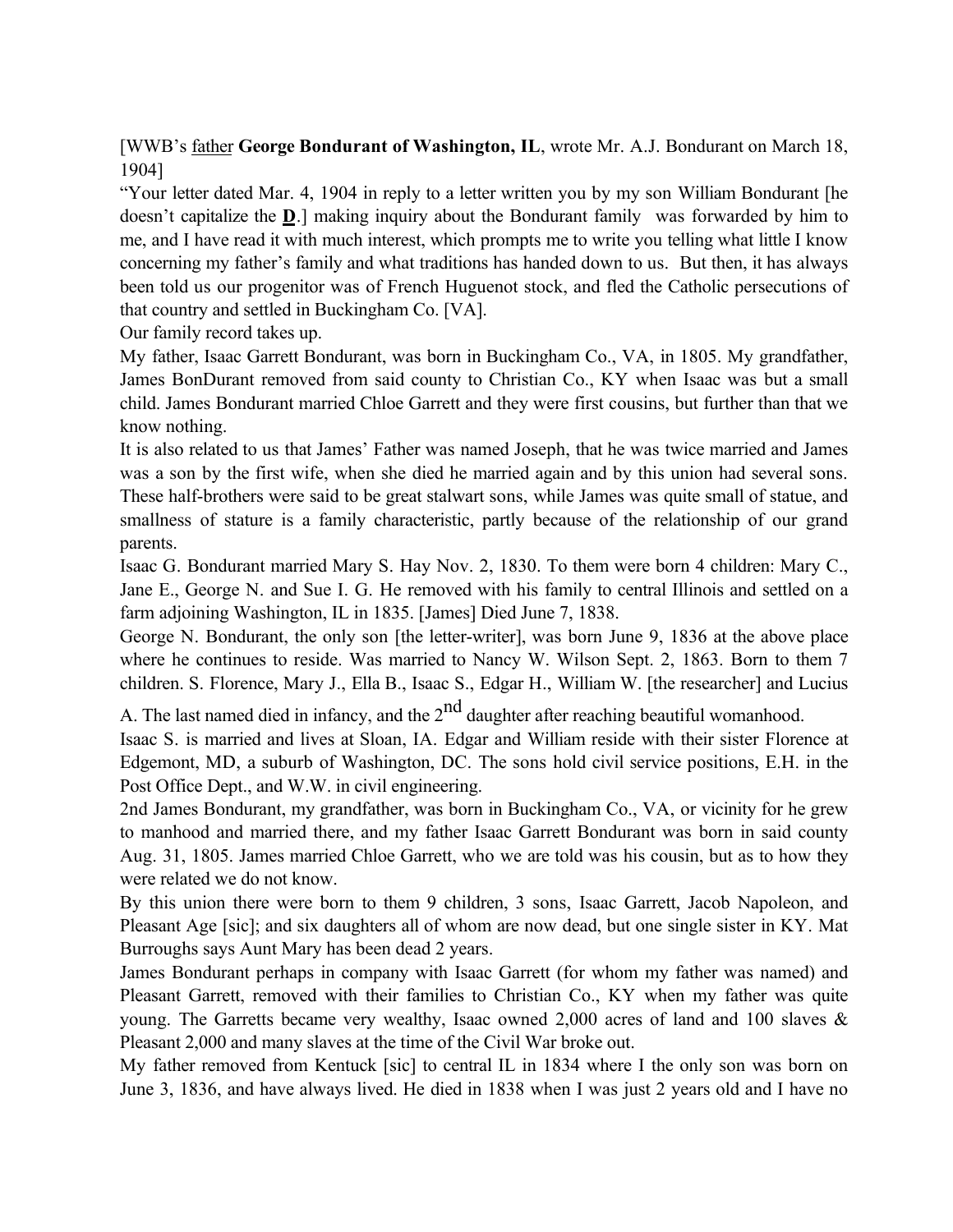recollection of him.

I was married to Nancy W. Wilson Sept. 2, 1862. There were born to us 4 sons and 3 daughters. One son died in infancy, and one lovely daughter in early womanhood of consumption [Tuberculosis], 3 are still living.

Isaac S. BonDurant of Sloan, IA, who is married and has one son Hale BonDurant, and Edgar H. and William W. Bondurant who for nearly 4 years have held civil service positions at Washington, DC. Edgar is in the Post Office Dept. & his business address is Room 502, P.O. Dept., while Will is in the civil engineering Dept., Bureau of the War dept. and he prefers the Brentwood address. They are both single and my daughter Florence keeps house for them. They are just out of the District limits 3 miles from the Capitol and easy access as a double electric Rail Way passes their door.

[put in parentheses, and written later in ink, not pencil] (Bro[ther] to my Grandmother Chloe, and for whom my Father was named) and Pleasant Garrett a younger bro[ther] together.

Isaac BonDurant of Sloan, IA has one son Edgar Hale Bondurant now about 5 years old.

There is a tradition to the effect that my grandfather James Bondurant's father was twice married,

and that by his first wife he had one [son] James. She having died he again married and by the  $2^{nd}$ wife had several sons, great stalwart fellows, while my Grandfather was quite small of stature, and that these characteristics still remain among the succeeding generations, in the individual strain.

There is Thomas Early Bondurant of Deland, IL, Joseph Newton of Paxton, IL, and Alexander C. Bondurant (now dead) of BonDurant, IA, all three brothers and much above the ordinary in stature. They answer to second wife's children and we are confident we are related because we know ourselves to be related to the Garretts. These men are possessed of fine property and are withall royal givers, to all good enterprises.

[The next half page has been thoroughly lined-out, so is not readable.]

A little incident occurred some 30 or more years ago, which so excited my interest that I have thought many, many times of writing to your County Clerk, Treasurer or some other official making inquiry, for those of our name, and since my sons have been living at the National Capital, have urged them to so do, and glad I am that they have met with such signal success. But for the incident. A Christian Jew seeking a professorship, to teach Hebrew in some of our Western Colleges, but destitute of means to travel by rail, was attempting to walk from Abingdon, IL to Eureka, IL, in quest of employment by the latter's college, was taken seriously ill just west of our town, and was found in the woods, by our neighbor, who was attracted to him by his ferverent prayer for help and took him to his home and cared for him calling medical aid, etc.

My mother, ever ready to minister to others, prepared a bowl of Chicken broth, for the unfortunate invalid and requested me to carry it to him. As he was now convalessing, I remained to converse with him, when he had partaken of his dish, and praised its excellence, he asked my name, to which I replied George Bondurant. He seemed greatly surprised, and looking at me with apparent interest remarked, "Why I know a George Bondurant in Buckingham Co., VA. He is the son of a Dr. Bondurant who was thrown from a horse he was riding and instantly killed. I have worked for them." [This was Col. Thomas Moseley Bondurant who died after being thrown from his horse; he had a son who was a doctor. MBW]

Of course I had some doubt as to the truth of his statement, and upon further inquiry, he said why I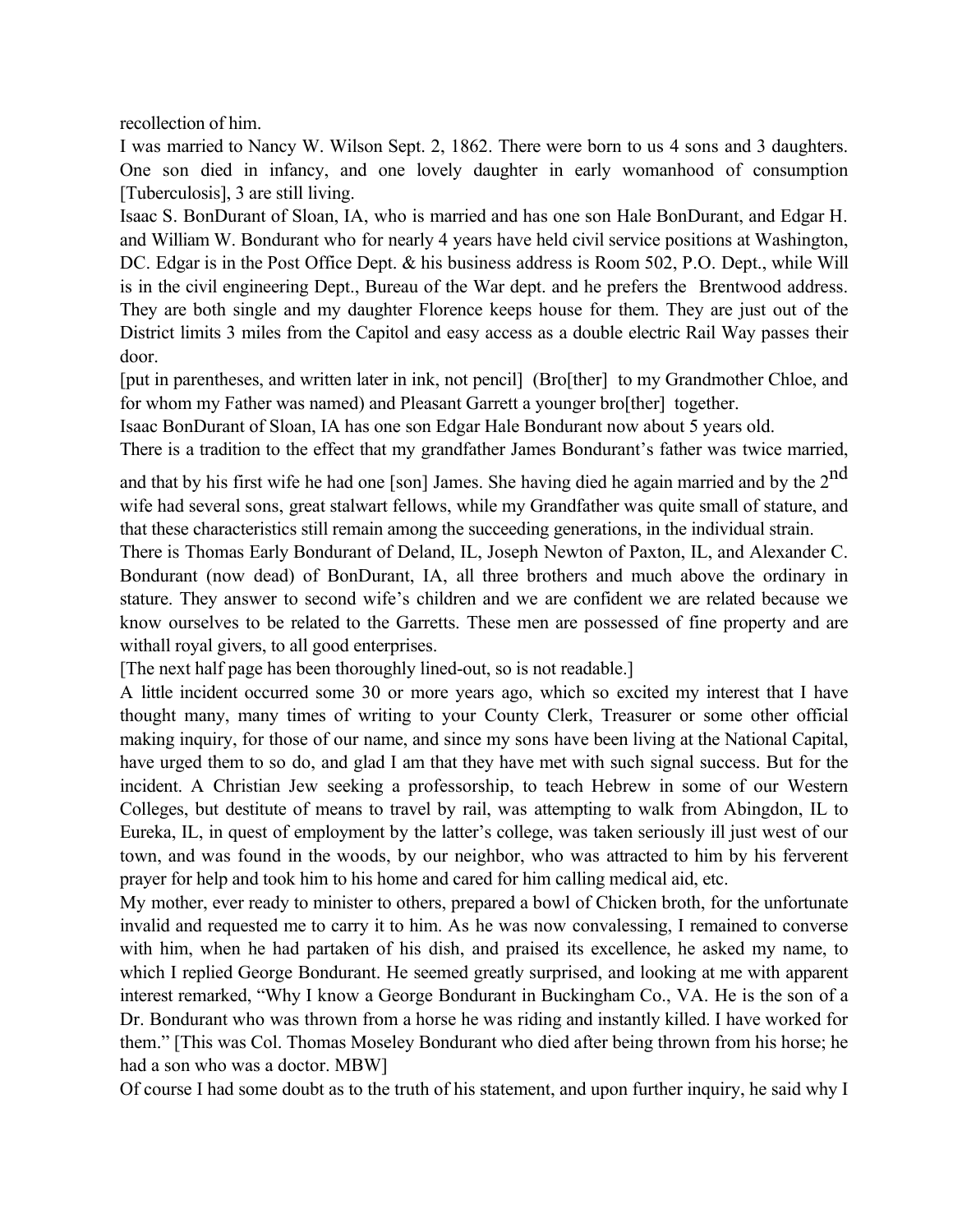have a letter from George written to me since I left there. I requested to see the letter. Producing an old wallet and after a brief search he brought forth the aforesaid letter and proceeded to read it to me. When he had finished it I asked him to let me see the signature, which he cheerfully did, handing me the letter, with the name attached, "George Bondurant." Of course, I could but believe there must be some truth in his statement and this created a strong desire to know more.

You speak of your son A.L. Bondurant [Alexander Lee B.] as Prof. in the University of Miss. A former teacher of vocal music of Bethany College WV, a Mr. Thomas, was later employed to teach at Eureka, and led our song service here during a revival. When introduced to me said he was acquainted with a Professor Bondurant who taught in Bethany College, and a Brother Wright who was employed for some time by a mission church in Washington, DC, told my sons he recited to him while attending the college. Was this your son?

There is a Bondurant living in Paducah, KY, of whom I have frequently heard, but never have had the pleasure of meeting, and know nothing of his antecedents.

I met many years ago while away from home in Mason Co., IL, a Miss Lucy Mosley, who on hearing my name said her mother was a Bondurant. But the occasion of meeting her was so brief I did not learn anything concerning her family. I invited her to visit us and she partly promised; but never fulfilled it, much to our regret for I afterward learned she was a most estimable lady.

The name & picture of a Frank Clark Bondurant of Texas, address not given, appeared in the *Sunday Chicago Tribune* on Feb. 7 [1904] and the heading to the article which followed, read "Will swim the Colorado River St. Valentine's Day to win his farm bride. The incident it too long to relate here, and as I cut it out and sent it to Will, if he visits you can preserve & give you to really have.

It has always been my desire to try to be worthy of the very expressive name we bear. The French language is largely made up from the Latin, and our name is a compound of two Latin words with French modifications, *Bon* is derived from the Latin *Bonus* which means Good & Durant comes from the Latin *Durus* meaning hard, lasting, enduring, and so combined the French man calls it Mr. Good -Lasting. There is that association -- patient and lasting good with the name. God grant we may be true to it. And yet, and yet, I suspect that all who wear it are either remotely or nearly related, whether they be rich or poor, big or low, as the world views it; Yes, whether in legislative halls, making laws for the welfare of mankind, or violators of Law Suffering its just penalty behind prison bars. And now my fellow kinsman, excuse my desultory talk for I am quite sure ours was a common ancestry, however divergent may now be our individual family records, I assure you it would afford me great pleasure to visit you, and know I stood with in the borders of the county where my own beloved father first saw the light of this world.

I have once visited my children since they went east, and in God's Good Providence I may be permitted to do so again, and it may be among the possibilities to see and greet you.

With best wishes for your happiness and success, I am, Very Sincerely, Yours

/s/ Geo. Bondurant

P.S. You will notice that my children spell our name with a capitol D. My father never did, but the people & especially school children mis called the name so much that they use the capitol D to guide in its proper pronunciation. Some call it Bondern & others Bundern.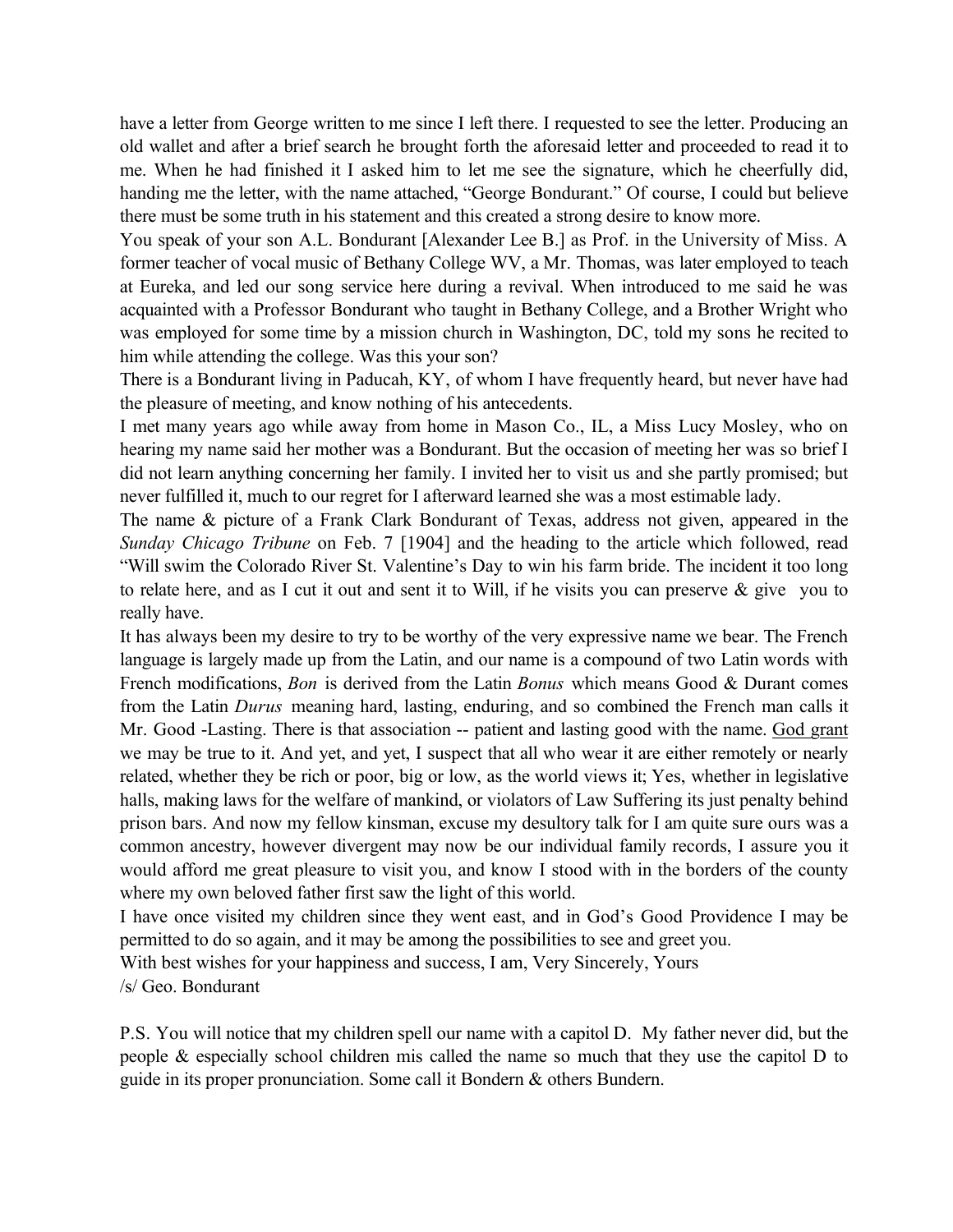### **Variety Shade Plantation, Greyburn, VA,** March 22, 1904.

"I have your favor of the 15<sup>th</sup> [March, 1904] and your father's of the 18<sup>th</sup>, from Washington, IL, which interested me much.

(1) As to Mrs. Van Anderson of Andersonville, this county (Buckingham). She has been dead for many years. Her husband, Mr. Van Anderson is living at Andersonville and may possibly tell you something about the family of his wife, who was a daughter of William Bondurant of Andersonville.

I have just learned that Mrs. Thomas Ferguson, Centenary Post Office, quite old, is a daughter of William Bondurant, and it is possible that she may give you some information about your great grandfather James, who you state, lived in this county – and your grandfather Isaac Garrett Bondurant, who was born here in 1805. I am not sure, though I think Joseph Bondurant of Appomattox County whose post office is give me as Oakville (or Mineral), belongs to the same branch as Willam Bondurant's family.

(2) I am sorry I cannot give you specific name of Bondurant, Prince Edward Co. I advise that you write the Clerk of Court, Farmville, or Hampden-Sydney Postmaster, or both, who can give you names. They are all well-known, thrifty men and I think one of this family is the Professor in some college – was educated at Hampden-Sydney College, and may be the one whom your father spoke of as being professor in WV College.

(3) My record shows that Dr. Joseph Bondurant was the first settler in VA, and I do not know for certain that he had any brothers or sisters. I am of the opinion that Bishop Meade in his *History* mentions two other Bondurants besides Dr. Joseph, the first settler, and if you refer to this again, and find that I am correct, please send me extract with names of all, etc.

I have no evidence about children of Sen[ior?] Joseph, the refugee, and first settler, as to who he married, or his children, except as to my ancestor, his son, and whom I name as Dr. Joseph Bondurant the second.

Dr. Joseph 2d had five sons, only two living to manhood and both married in this county. Their names were Edward and William, the last my grandfather, and who lived and died here. Edward married and moved to TN.

(4) Col. Thomas M. Bondurant, mentioned in the *VA Magazine of History*, was my father. I do not know of Lt. H. Bondurant you speak of in [Civil] War records. My brother George P. Bondurant was Lt. in company from this county, and his company was first engaged in fight at Rich Mountain [WV, July 10-11, 1861], and were captured by Gen. Rosecrans' Army, and my brother Dr. Thomas Lee Bondurant was sergeant of regiment of my brother George's company, and was captured and paroled. After exchange they were in service near Richmond. I went into service as Captain of militia from this county.

My father was thrown from young, fiery horse in May 1862 and killed, and I quit war service actively and was at home to look after large business of his estate.

The Captain J.W. Bondurant (later Colonel) I have often been puzzled about, and he is difficult to locate. They gave him from VA. I am inclined to think he came into service from AL, and possibly may be son of William, and brother of Mrs. Anderson and Mrs. Ferguson, as his son James went to AL to live before the Civil War, or it is possible that he may have bee the Bedford Co., VA, family of Bondurants.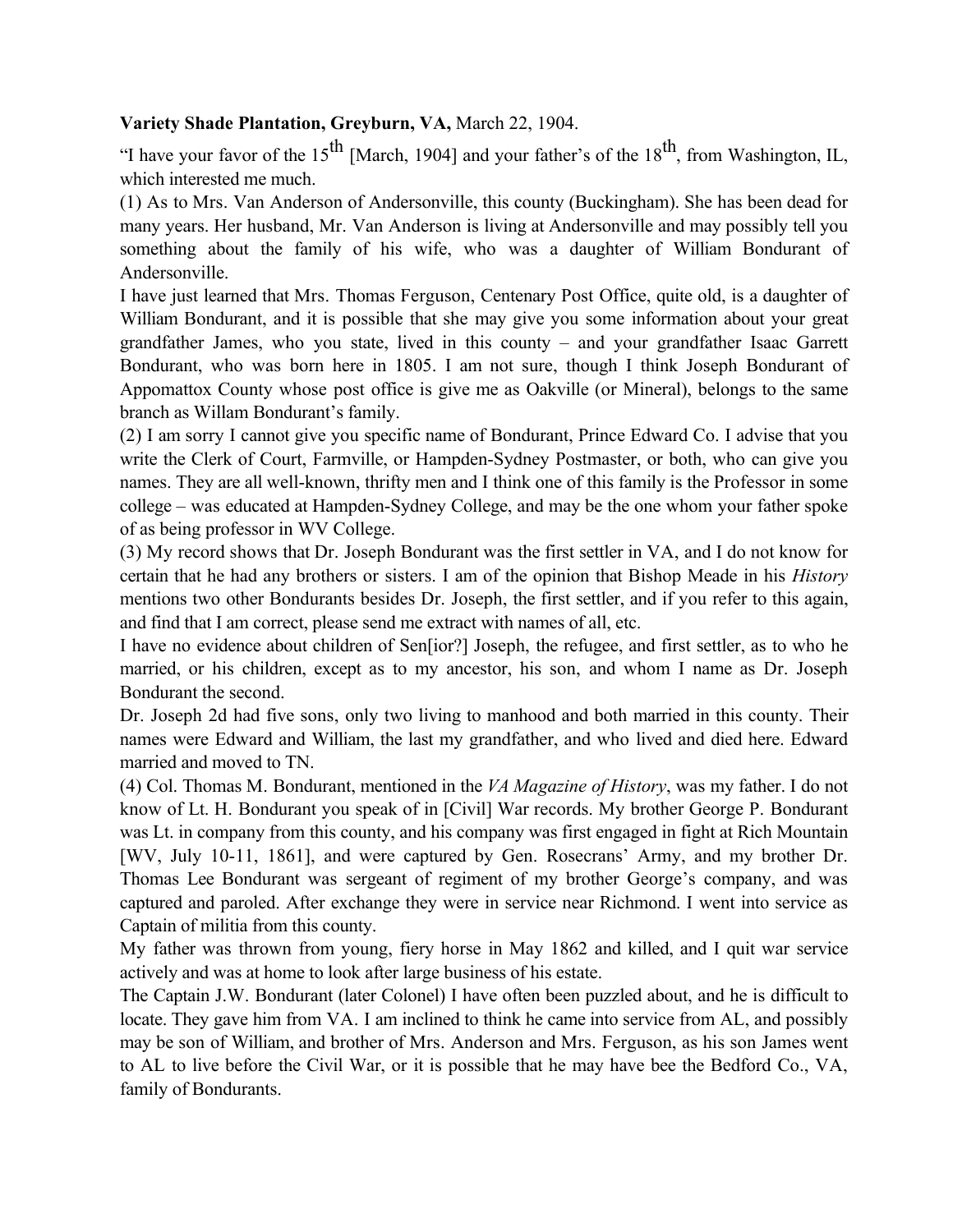Incidentally I will mention that the George Bondurant spoken of by the Jew to your father, I think was my brother, George Perkins Bondurant, though my brother T.L.B. or I do not remember the Jew. My brother J.P.Bondurant died in 1886 without children, and my brother Dr. T.L.B. is a bachelor.

(5) In trying to trace your ancestor James, would it not be advisable to look back to records of American Revolution in War Office. Everybody then, as in our Civil War, had a part in it.

(6) If you find I can give you more information I will with pleasure supply it. Just here I find I omitted your query about J.D. Bondurant of Louisville, KY. I had a letter from him some years ago, which I think I turned over to my son, Prof. A.L. Bondurant, and I do not remember to what branch he belongs. When my son A.L.B. comes here this summer I may get information from him; though you might right direct to him. My youngest son George P. is a lawyer in Birmingham, AL. A.L.B. and G.P.B. are not married. Samuel R., my second son living, is here with me and is married.

When you write your father please thank him for his interesting letter about the family. We will be pleased to see him or any of you at our home when convenient for you to visit. It is probable that I will pass through Washington some time this spring or summer and will with pleasure avail myself of your kind invitation to visit you.

/s/ Alexander Joseph Bondurant

I was born March 19, 1836, and I notice that your father was born June 9, 1836. Let me hear what progress you make in tracing our ancestors.

#### Brentwood, MD, April 22, 1904

"Your letter of March 24, 1904, has been received and read with great interest. Since its receipt I have communicated with Mrs. Ferguson, whose address was given as Centenary. She replies from Andersonville, where she is now living with Mr. E. Van Anderson. Mr. V. Also writes at her request, stating that William Bondurant's father's name was John, and his grandfather's name Thomas; that Darby, the one about whom I have been inquiring, was probably a brother of Thomas, or perhaps of John, there being an uncertainty about the relationship; that Darby had a son Davy, and that Mr. Joseph Bondurant of Appomattox county, belongs to this branch of the family.

It also appears from their letters that Mrs. Ferguson's brother James William [Bondurant] may be the Capt. (later Colonel) J.W. Bondurant, mentioned so frequently in the Civil War records as commanding Alabama troops, although from Virginia, since James William lived in Mobile, and died in New Orleans of yellow fever in 1867. One of his sons, Dr. E.D. Bondurant [Eugene DuBose], is now the Secretary of the Medical School of the University of Alabama, at Mobile. Mrs. Ferguson does not give any information regarding my great grandfather James, who was we think, the only son of Darby by a first wife, or of Isaac Garrett B. my grandfather.

I also directed a note to the Postmaster at Hampden-Sidney, and received a letter from Mrs. M.P. Bondurant, of that place, who states in a letter dated April 2, 1904: "I have heard my husband's father speak of the origin of the Bondurant family often. He said his father, James Bondurant, and Colonel Bondurant, which were first cousins, came to this country from France. James Bondurant had 3 sons, Jerome, Samuel and John, besides several daughters.

Samuel, Clifford and John, only one son living. I can tell you very little about Col. Bondurant. I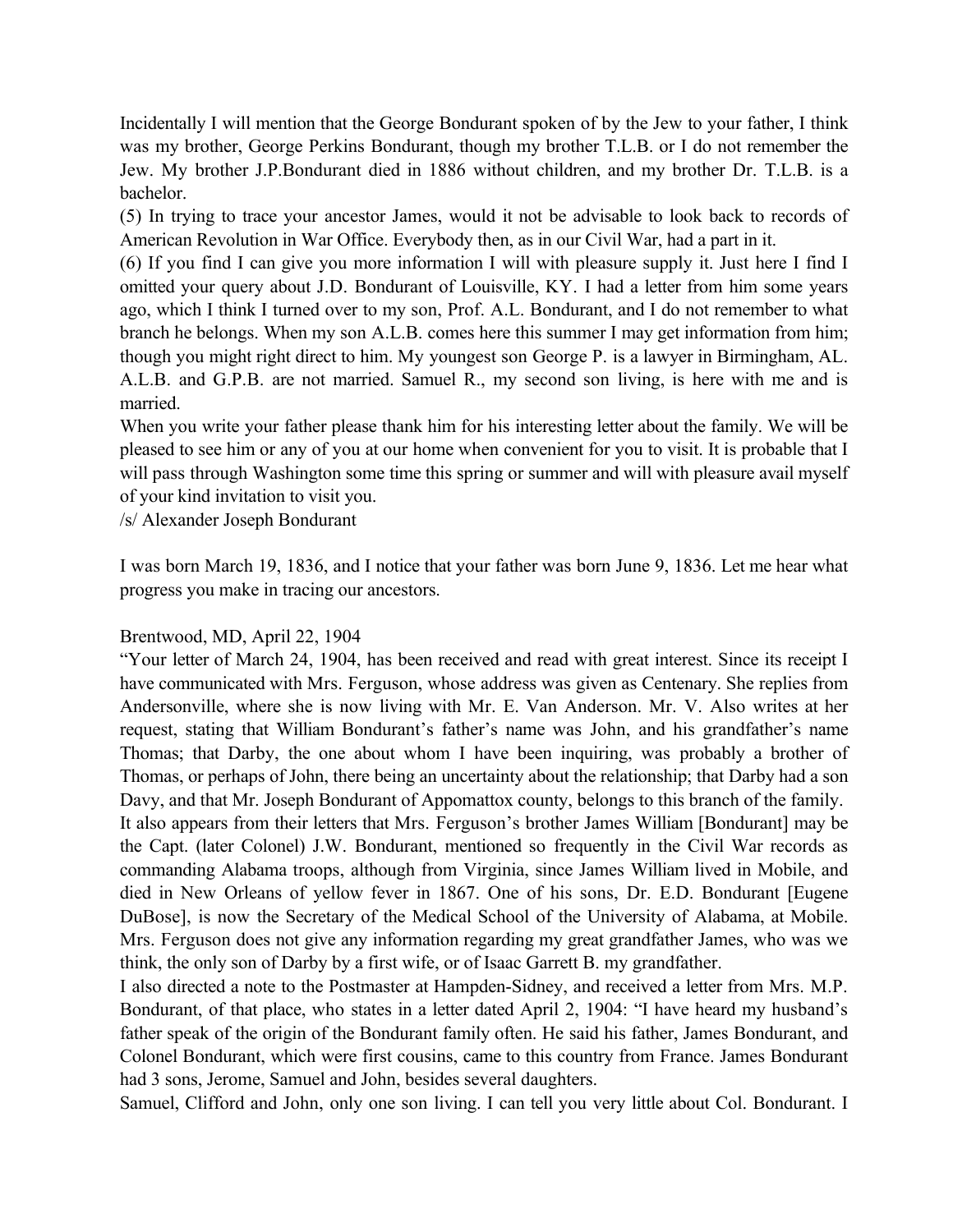knew him when I lived in Buckingham 50 years ago. I know he has grand children living, but that is all." She speaks entirely from memory. In a later letter she gives a more detailed account of the family of James, stating that her people were merchants at Mt. Vinco, and that Col. Bondurant was one of their customers, but that she was too young when leaving Buckingham to remember much about the Col.

The WV college professor comes from this branch of the family. Representatives of this branch are in TX, as are also those of William Bondurant's family.

I have again referred very carefully to Bishop Meade's *History of Old Ministers, Churches and Families of Virginia* and found nothing beyond the enclosed extract, which refers in any way to the Bondurant family. I also enclose an extract from Charles Campbell's book published in 1860, sixteen years prior to Bishop Meade's, the edition to which reference was made being published in 1876. Mr. Campbell's book is entitled *History of the Colony of Virginia, 1492-1781.*

In line with the thought that possibly there were other emigrants with the first Dr. Joseph, I have found in the *VA Magazine of History & Biography*, some notes upon the will of Samuel Flournoy, made and probated in 1780, in which is mentioned the names of Joseph, and also Peter Bonderant,

without doubt intended for Bondurant. In your opinion would this refer to Dr. Jos. 1<sup>st</sup>, and possibly his brother, or perhaps cousin, Peter. I enclose extracts from the notes referred to.

Our immediate family is doubly related to the Radfords in IL, whose ancestor was apparently the Radford referred to in the extract herewith.

The Lt. Bondurant spoken of in war records was engaged in an expedition near Jackson, MS, Feb. 10, 1864. No initials to his name are given. Lt. H. Bondurant was in a skirmish near Morgantown,

KY in Oct. 1861. Capt. J.W. is mentioned often, and J.D. is referred to as a member of the American Order of Knights, a war-time secret organization.

As yet I have no trace of the Bedford County Bondurants, nor have I been able to get hold of Revolutionary War records. The latter failure is largely on account of lack of time. Neither have I made further inquiries about J.D. of Louisville. It is not unlikely that he belongs to our branch of the family as they were numerous in KY at one time.

I want to thank you for the information already furnished and your kind offer to assist further. I am hoping you will be able to make the proposed trip to Washington this spring, and if you will let me know a little in advance, I shall take pleasure in arranging to be at leisure for a day at that time. If you were born in '36, you are two years the senior of Mrs. Ferguson, who was thought to be very old.

I also wrote to Joseph Bondurant of Appomattox Co. who makes it known through Mrs. Ferguson that he received the note, but no reply has been received from him up to this time. Since he is one who is presumably the closest related of all, who has been discovered in VA,

if we get to see each other this spring or summer, I will then have in more tangible form all the information so far collected, and will be glad to furnish it to you. I would, of course, like to hear from him.

Have you ever heard of any of the Bondurants named on the slips herewith? These names were gotten from city directories of the dates given, and from other sources cited on slip. If you should learn of any other sources from which information might be obtained upon the subject we are now following up, I would be glad to know what they are."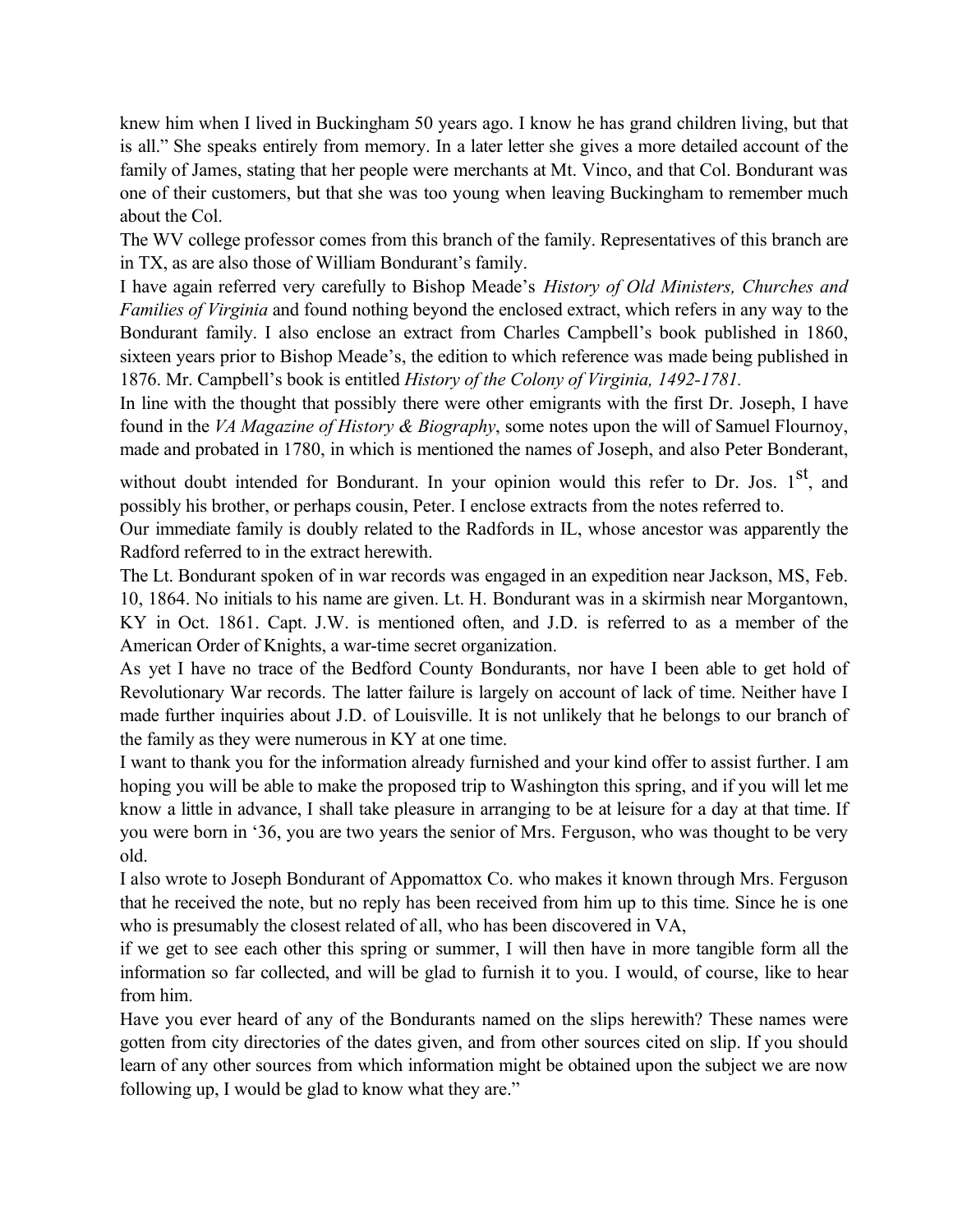[No copies of the slips or book abstracts were saved with this letter. Perhaps they were taken from the "directories" listed in his notes.]

## **Capt. ALBERT BONDURANT, C.S.A.**

#### To **Mr. Albert Bondurant, St. Joseph, LA,** Oct. 29, 1904

... "having recently noticed your name in the Official Register of the Post Office Department... I am employed in the Government service and reside near this place, which is suburban to Washington."

Answered by **Mrs. L.E. Henderson**, Albert's daughter. St. Joseph, LA, Aug. 17, 1905. [Mourning stationery edged in black]

"I rec'd the letter addressed to my father last October, and intended answering at once, but the family was in so much trouble that in postponing it from time to time it has been neglected, and if it is not too late I will take great pleasure in writing you all that I can gather of my late father's family (Capt. Albert Bondurant), as soon as I can hear from you I shall attend to this matter of course. We are one large family, and I can direct [you] to I think to several more of the same name.

/s/ (Mrs.) H.E. Henderson

daughter of the late Albert Bondurant"

To Mrs. Henderson

Mt. Ranier, MD., Jan. 4, 1906

"I am in receipt of your letter of the  $29<sup>th</sup>$  of Dec. Enclosing a sketch of the life of your father and giving some information regarding the family generally. His name, as well as that of J.D. and also Col. J.W. of Buckingham Co., VA, are mentioned in the official records of the late war [Civil War], which is a very voluminous publication of the Government....

... if you could tell me more about your grandfather Daniel M. [Bondurant], his brothers and sisters, if any, and whether or not your records give the name of his father, which would assist in following back the relationship.... The fact is, I have had difficulty in connecting up the early families of our name and this is my present endeavor.

One family of the name, now in Buckingham Co., VA, of which A.J. Bondurant is perhaps the oldest member, is able to trace its ancestry back to the coming of the Huguenots in the person of Dr. Joseph B. who fled from France at the time of the [Revocation of the] Edict of Nantes or a little later. I have heard from other sources that there were 2, or perhaps 3, brothers who came over about the same time, which was early in 1700....

I have never been able to secure much information regarding J.D. Bondurant or his family, and if you could give it or point me to some one who might do so, I would appreciate that also."

#### **St. Joseph, LA**, Feb. 9, 1906

"I received your letter of Jan.  $4<sup>th</sup>$  in due time, and my reply has been delayed on account of writing to some relatives whom I thought possibly could give me some items of interest, but I have not gained very much.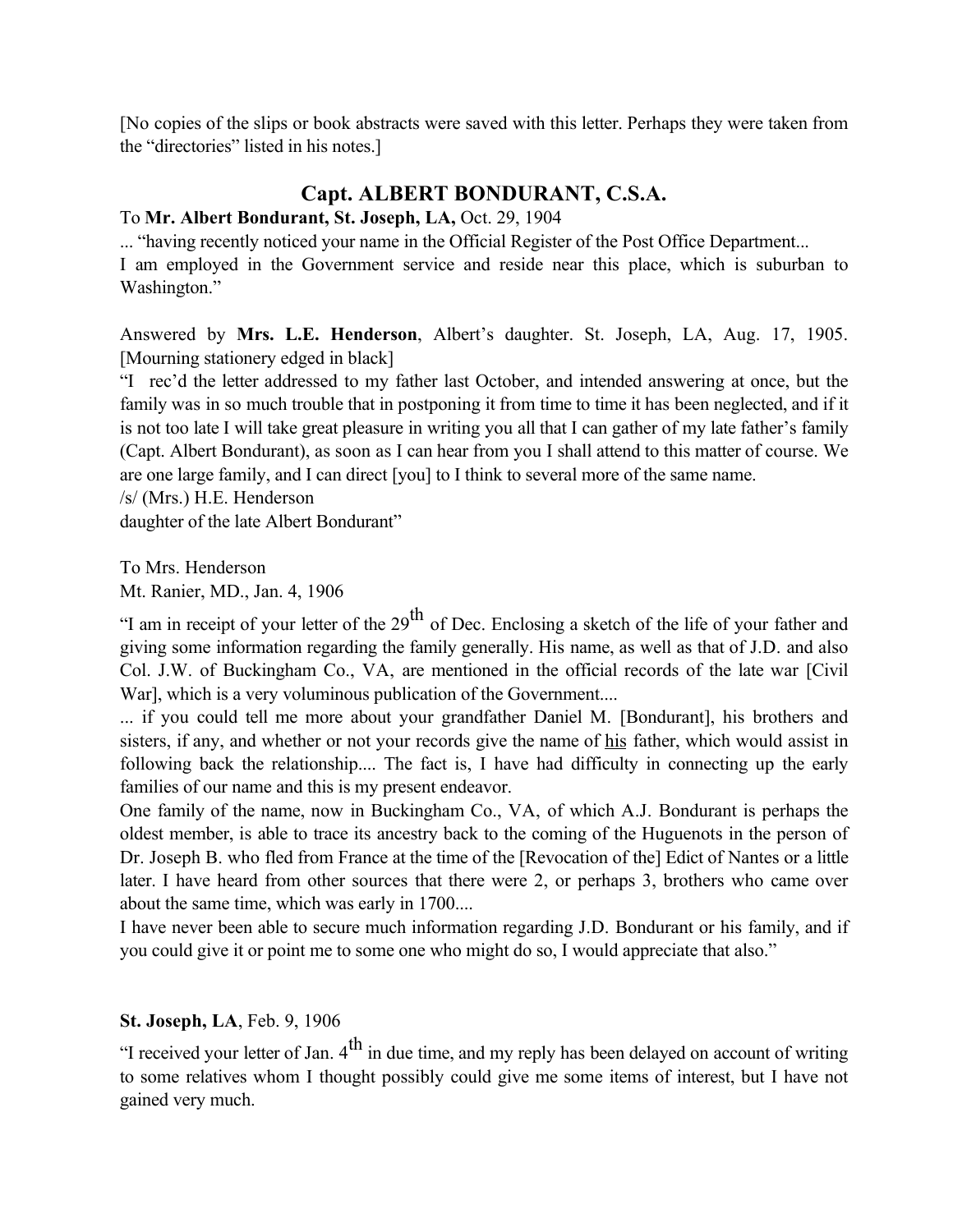My Uncle Horace [name written over] B. Says that he does not remember, if he ever knew, what his grandfather's name was, as his father died when the children were quite small – and that years ago they came out in *De Vos's Review* quite a family history of the B[ondurants] - who fled to this country, from religious persecution and that they were Huguenots – he says he thinks that Daniel M. had one brother named John who lived in MO, he does not know of any other brother or sister. J.D. who was a second cousin of A.B. (I believe) lived in Louisville, KY. He married into a prominent family named Gray. He had three daughters, Myra, Lillie, and I forget the other one's name. I have not heard from them for years, so cannot give you any further information on him, I think however that he is dead.

William, the eldest brother, married Almira Jones in Natchez, MS, one son Dr. Walter lived to manhood, he married Ella Walker, daughter of Mr. Felix Walker of New Orleans. One son was born to them Walter B. and he is the only survivor of the family. I have lost sight of him.

John B. married Mary Jane Darden, their children were John H., Horace, Bettie [or Beller], Ida Ella, Daniel, Payton & Montgomery twins. None of the sons have married except Horace C. who is living in Hot Springs, AR. John H. lives in Hammond, LA. Daniel is out in NM. I have heard, and I believe that Peyton and Montgomery live in or near Hammond, LA.

Horace B.lives at Peck P.O., LA, his sons are Horace and Yelverton, they are all living, both of them married....

I have a newspaper that was one of my grandfather's, published in Bedford Co., VA, in 1800 in which is published a full account of [George] Washington's funeral...."

#### To **Mr. Benjamin Bondurant, Sharon, TN.** Nov. 26, 1904.

.... "Recently I made the acquaintance of Mr. Albert B. Bondurant of Alexandria, VA, whose father Silas F. lives in Lunchburg, VA; also met Mr. John K. [Bondurant] of Paducah, KY, last month in St. Louis, MO, who was there with his wife and Mrs. Stalls of Memphis, who was his niece. I also learned from the city directory of a Benjamin Bondurant who was employed at 4425 Pine St., St. Louis, but did not find time to make his acquaintance. You may know some of them."

#### To **Mr. George Bondurant, 11808 Wallace St., Chicago, IL.** May 19, 1906

"For some time I have been trying to secure a complete list of all the members of the Bondurant family, and noticed recently in looking through a directory of the City of Chicago, your address...."

#### To **Mr. [J.] Fletcher Bondurant, Bedford City, VA**, June 24, 1904.

"Our mutual friend and your neighbor, Miss Saunders, who was recently in Washington has furnished me with your name....

My father's name is George N. BonDurant (we spell the name with a capital D). He was born in 1836 and has lived all his life near Washington, IL. His father was Isaac Garrett B. born in 1804 in Buckingham Co., VA, from which place, in youth, he emigrated to Christian Co., KY, thence later to IL. He had several sisters and two brothers, Jacob and Pleasant. Many of their descendants still live in KY. Isaac Garrett's father was James, who it is understood was the only son of Darby Bondurant by his first wife. He married Chloe Garrett of Buckingham Co.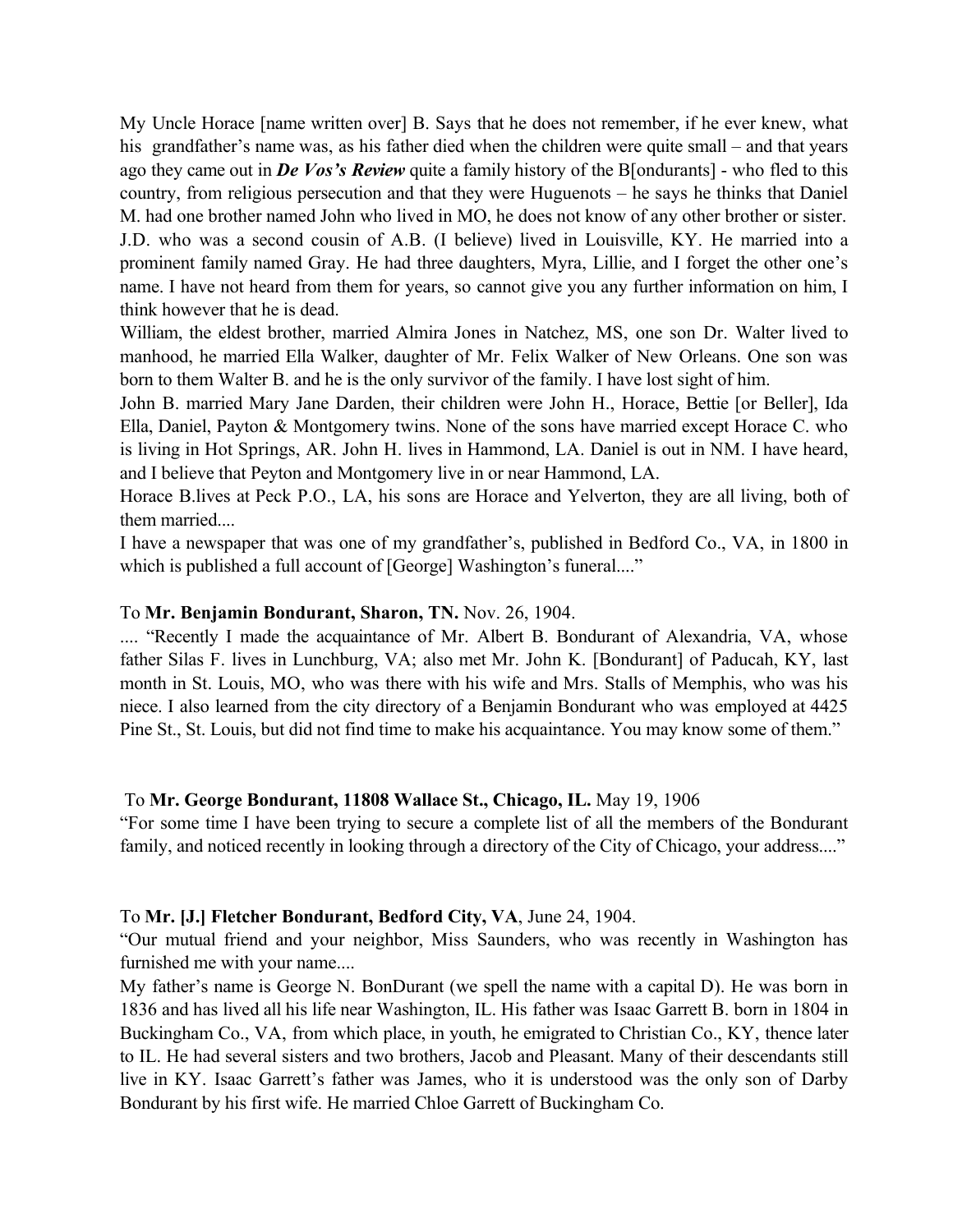There is also another family in IL whose ancestor, Joseph [Bondurant], came west from Bedford County, VA. It is thought that the members of this family are also descendants of Darby by his second wife, and that there may be some source at hand from which reliable information on this point may be gained...."

BONDURANT & HILL, Contractors and Builders. Dealers in Rough and Dressed Lumber, J.F. Bondurant, C.R. Hill. Bedford City, VA, July 5, 1904

"I was surprised to receive your letter of inquiry and information concerning the Bondurant family, and it gives me pleasure to answer.

My grandfather Littleberry Bondurant was raised in Bedford Co. He married Mary Scott also of Bedford. They had three sons, John, James [Scott] and Jesse, my father who married Matilda Gibbs. They raised twelve children, six girls and six boys, of whom six are dead. I have one brother James D. [Bondurant] of Lynchburg, VA, who married Alice Hughes of Campbell Co., VA.

I have three children – two girls one of whom is married and one son Charles Richard [Bondurant] who is also married. I now have my second wife who was a Miss Stevens, of Christiansburg, VA. John B. had nine children, five sons, John, James Henry, and Green. I can't recall the other two names. John and James Henry went to Texas. Green lived in Bristol [TN-VA] until his death. He had one daughter and two sons.

There is another Mr. Bondurant in Knoxville, TN, also one in Atlanta, GA.

Col. Thomas Bondurant's family is living in Buckingham. I understand there are several prominent men of that name there.

I have given you all the information I can in regard to my branch of the Bondurant family, and hope that it may be of some value to you. I would like to meet you and become better acquainted.... /s/ J. Fletcher Bondurant."

#### Brentwood, MD, July 12, 1904

".... As you do not go farther back in the record than your grandfather, it is presumed that the names of his parents are not known to you, but if so I should be glad to learn what they are and whatever may be said about them. It is also noticed that no mention is made of your uncle James other than his name; that the names of the daughters of your uncle John were not enumerated, and that the names of all your brothers and sisters were not given. If this could be done, giving dates of birth, marriage, etc., it would add value to the record.

While I had heard that there were Bondurants near Nashville, TN, I had not learned of the Knoxville family, or the one at Atlanta, GA. Would it be possible for you to give their names or initials?

I have had some correspondence with Alexander Joseph Bondurant of Buckingham, who is interested in the family history generally, and his son Prof. A.L. [Alexander Lee Bondurant] of the University of MS is likewise collecting information on the subject. His father was Col. Thomas M. Bondurant.

Mrs. Ferguson of Buckingham [Co., VA], only surviving child of William Fisher Bondurant has also furnished some information with respect to her family. Her brother, Col. James William Bondurant was an officer of heavy artillery during the Civil War who gained some distinction.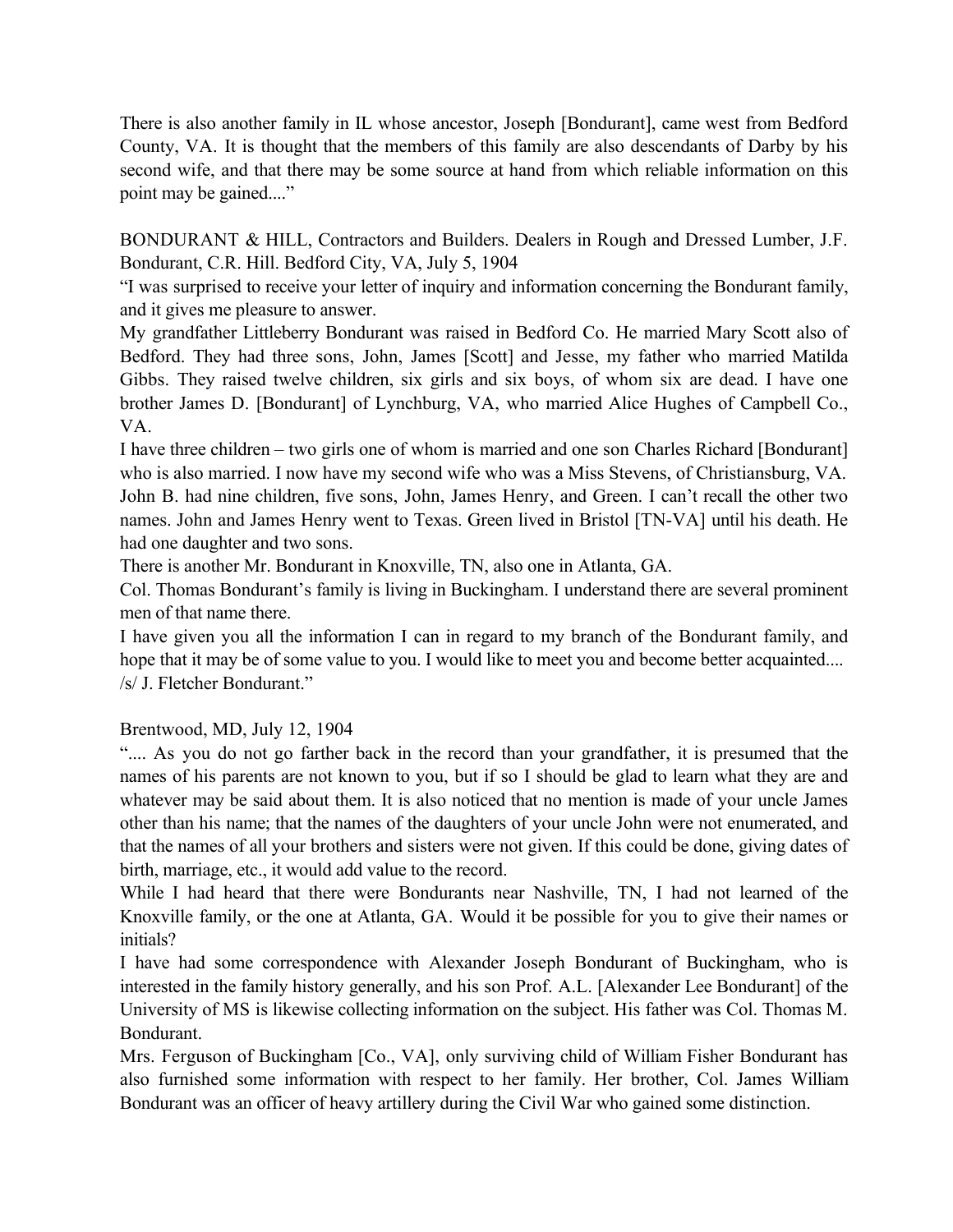Are the addresses of your cousins John and James Henry, who moved to Texas, known? There are also representatives of Mrs. Ferguson's family and another Buckingham family, information about which has been received from Mrs. M.P. Bondurant of Hampden-Sidney [VA?] in Texas.

Last week I was in Richmond [VA] and visited the rooms of the Virginia Historical Society and found some publications which contained valuable information concerning the Huguenot immigration to VA about 1700. As a matter of recreation I made an excursion up to the old Huguenot settlement in Powhatan Co., but found few traces of this people, except the little church, which is said to be about the same as originally built, having been renewed only sufficiently to preserve the structure so that it may still be used. Few of the people at present in the vicinity can give any information that is desired. Time would not then permit me to visit the Buckingham families mentioned, which I was anxious to do.

I appreciate the expression of your wish that we might meet and become acquainted, and assure you that it would be a great pleasure, should you be in this vicinity, to have you come and see us."

#### **Jacob P. BonDurant, Alumine, VA, Aug. 25, 1907**

[WWB's letter to him was not in collection.]

"I received your letter a few days ago asking me to give you the names of my people. My grandfather died when I was young, do not remember his age nor date, his name was Bob BonDurant, his wife was Ruth Merida.

My father Jacob P. BonDurant, his wife Susan Vail. My uncle William BonDurant, his wife was Prillaman. Uncle Garnett BonDurant his wife was Davis. Uncle James BonDurant left this Country some years ago  $\&$  went to MO. I do not know who his wife was. Last I ever heard from Uncle James he was in Indian Territory.

My brothers names

1 W.H. BonDurant

2 J. Powell BonDurant

3 James R. BonDurant.

For further information visit me at Henry Station, VA.

/s/ Jacob P. BonDurant

[on another sheet, same writing]

You ask the dates of my people. My Father was born in the year 1829, don't know the Month as I haven't the family Record. My Father died March 13, 1905. My Mother was born I think in the year 1828, died in the 1897. I am very sorry I can't give you further information.

I have two brothers living in Danville, VA, one in Roanoke, VA, one sister in Martinsville, VA, Mrs. S.F. Pedigo. Have 2 sisters in Danville, VA, one married Mr. R.T. Scott, one Mr. Benjamin Hutchinson.

/s/ J.P. BonDurant."

#### To **Mr. J.R. Bondurant, Edgefield Junction, TN.** June 24, 1904.

"My father's name is George N. [BonDurant] who was born in 1836 and who has lived near Washington, IL all his life. His father's name was Isaac Garrett B., born in Buckingham Co., VA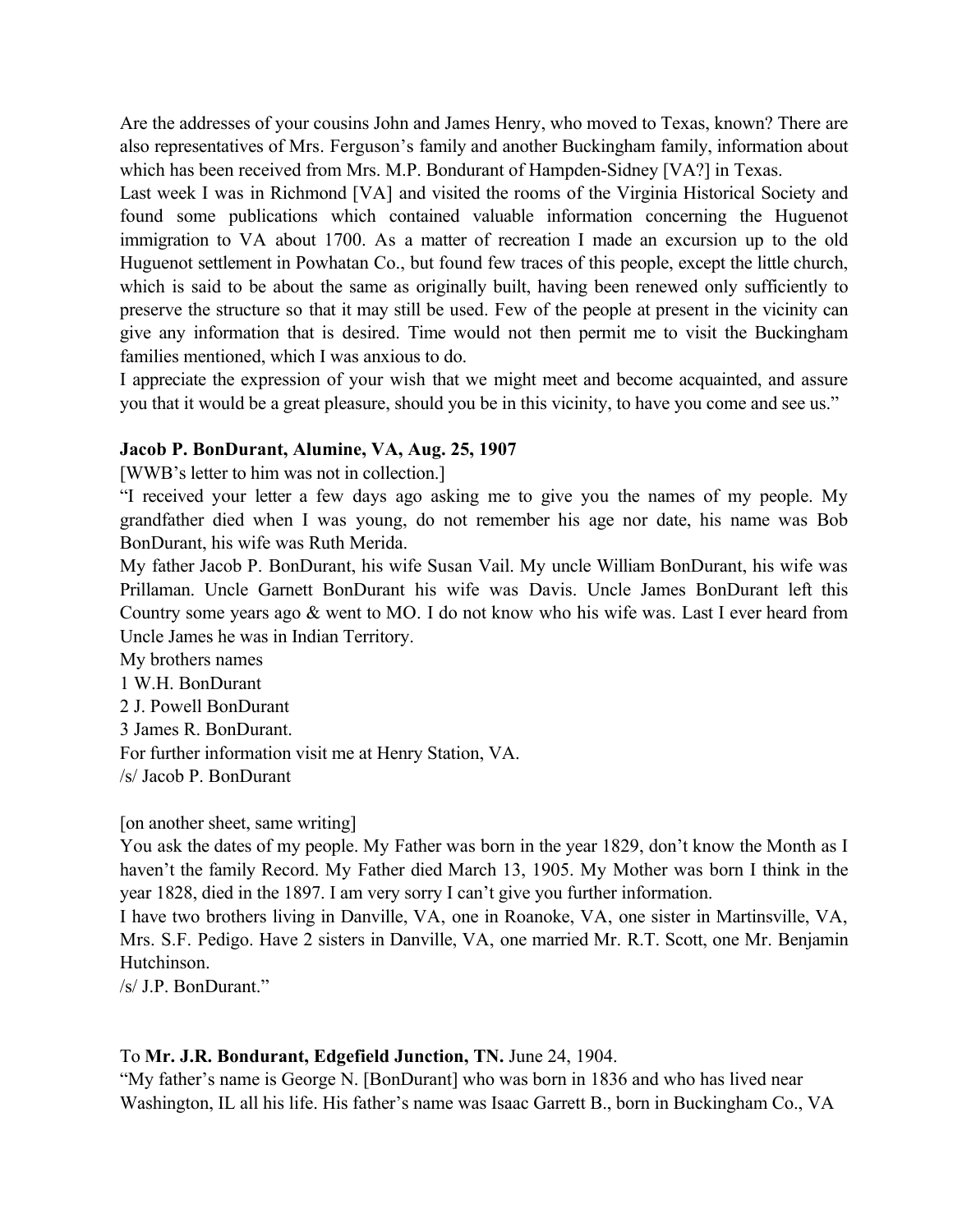in 1805, his father being James, the only son of Darby, by his first wife, it is thought, and also of Buckingham Co., VA. In early life Isaac G. Emigrated to KY thence to IL. He had two brothers, Pleasant and Jacob, who remained in KY....

An acquaintance of mine here tells me that he knows of another family of our name over south of you about 80 or 100 miles, and that they are all sturdy, substantial people."

Military record of **[Capt. to Col.] J.W. BONDURANT**, [C.S.A.] as shown by the *War of the Rebellion, Official Records of the Union and Confederate Armies.* [apparently prepared by WWB] May 28, 1862. Adj. and Inspector General Geo. Goldthwaite, Montgomery, AL, wrote to Capt. J.W. Bondurant, commanding Jeff Davis Artillery (Alabama), Richmond, VA. Relative to instructions under the Conscript Act and stating approximately the number of AL troops in service. June-July 1862. In various engagements, including Seven-Days' Battles, Fair Oakes or Seven Pines, Mechanicsville and Cold Harbor. Three men killed, 10 wounded, 28 horses killed. Sept. 14, 1862. Left on the Mountain without orders, battle of Boonesborough, MD, commanding Jeff Davis Artillery (Alabama). Also in skirmish near Sharpsburg, MD about this time. Oct. 2, 1862. In a dispatch dated near Winchester, VA, it is stated Capt. Bondurant was absent sick; that he had an admirable battery of which he was the life, and without him it was inefficient. Then attached to Hill's division of Gen. Longstreet's Corps, the First.

Nov. 1, 1862. Brig. Gen. W.N. Pendleton, in reply to a note from Gen. Lee desiring a statement of Captains who had distinguished themselves in recent battles, included among others the name of Capt. Bondurant. (It is presumed that shortly after this he was promoted to his majority, though no record is found of it.)

Dec. 11-15, 1862. At Fredericksburg. Maj. Gen. Hill states he was conspicuous for the discharge of duty, and was among those who volunteered for the hazardous duty of preceding the general advance of the lines with his battery.

July 11, 1863. Appointed Lt. Col., Artillery Corps, attached to Hood's Corps., Army of the Tennessee, but shown as from the state of VA.

Aug. 3, 1863. J.W. Bondurant announced as Chief of Artillery, Hill's Corps.

Sept. 11, 1863. Wounded (slightly, no doubt) in skirmish at McLemore's Cove, GA.

Sept. 19-20, 1863. [The Atlanta Campaign] Reported again on the field.

Jan. 12, 1864. Announced as Chief of Artillery, Hindman's Corps, Headquarters at Dalton, GA. Feb. 24, 1864. Telegraphed by Assistant Adj. Gen. George William Brent, Dalton, GA, to hasten movement of his artillery from Kingston (GA?)

Feb. 28, 1864. It was announced from the headquarters, Army of Tennessee, that the artillery requirements would remain as heretofore, that is, Lt. Col. Bondurant will remain attached to Hood's Corps.

Feb. 29, 1864. In an abstract from return of Army of Tennessee, he is shown as commanding the artillery of Hood's Corps, 4 batteries, 38 officers, 889 men, 36 pieces of artillery.

Sept. 2, 1864. Assigned to duty with Brig. Gen. John H. Winder, commanding at Andersonville, GA [prison]

Dec. 7, 1864. H. Forno, commanding, headquarters, Camp Blackshear, GA, reported to Gen. Winder that he had received reports from Col. Bondurant.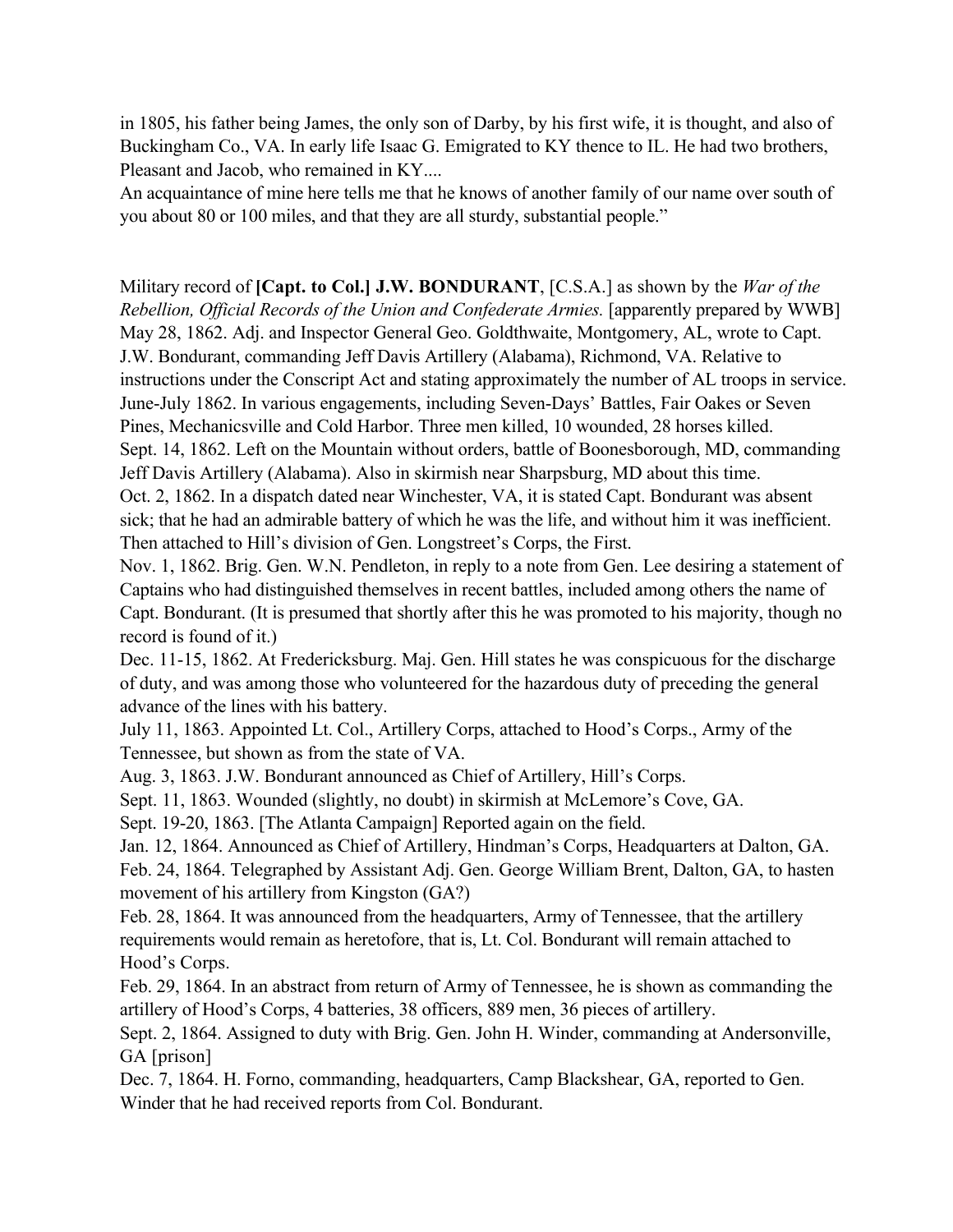#### To **Mr. James A. Bondurant, 513 Central Ave., Atlanta, GA. May 19, 1906.**

"... I noticed recently in looking through a directory of Atlanta your name and address.... My own ancestors were French Huguenots who came to Va early in the 1700s, but I was brought up in IL and later resided in IA, from which place I came to Washington [DC]."

### J.A.BONDURANT & Co., Real Estate, 706 Fourth Nat'l Bank Bldg., Atlanta, GA. May 24, 1906

"Yours of May  $19<sup>th</sup>$  received and noted, and I will comply with your request as near as I am able, but will say in the outset that I know very little about our ancestry. (Which I think is a Bondurant failing), as I have never been able to learn very much about the first Bondurants. But from information I have been able to gather, Three Brothers Bondurant, came to the U.S. about 1700. They were French Huguenots, and left France on account of their religion. The three brothers came to VA. My great grandfather settled in Liberty [Bedford City], Bedford Co., VA. I can't tell how many children he left, but my Grandfather James Bondurant raised a family of five children, names: John P., Robert E., James W., and two daughters. J.P. [John Parnell I], my father was a merchant in Lynchburg, VA, several years, till 1868, when he moved with his family to Atlanta and built the Richmond and Danville Rail road, and died in 1890 [at Augusta, GA]. James B. is now living in Norfolk, VA, and R.E. resides in Atlanta. Now as to the other two brothers that came over from France, I have heard that one went west, and the other I don't know about. If you will write to Rev. George G. Smith, Macon, GA, he can probably give you more information about the history of Bondurants than anyone else. He told me several years ago that he saw in the public library in Richmond, VA, a history of the first settlers of VA, and it gave a short history of the Bondurant family.

There is also a family of Bondurants in Auburn, AL, and Prof. Bondurant, who is or was a few years ago President of a college in that place. Suppose you write to him. There is also Dr. Eugene Bondurant in Union Town, AL. I think he is another branch of the Bondurant family. If you ever come to Atlanta, look me up. I would be delighted to meet you."

#### To **Mr. Jerome Ayres Bondurant, Jr. Dublin, TX,** April 29, 1904

"In the course of correspondence with Mrs. M.P. Bondurant of Hampden-Sidney, VA, with a view of securing information ... she referred me to you....

The particular data desired is generally speaking, the full name, place of residence, dates of birth and death, if married to whom and when, names of children, and the same information regarding each succeeding generation, as far as it may be given. In fact, whatever it may be possible ot proper to furnish upon this subject.

Among the representatives of the family in TX there has been noticed the name of Frank Clark Bondurant, who swam the Colorado River at Great Falls, TX, on last Valentine's Day, under rather romantic circumstances. Is he from your branch of the family?

There was also an editor by the name of James Bondurant in San Antonio, who is a descendant of Thomas B. Bondurant, a very early settler in VA...."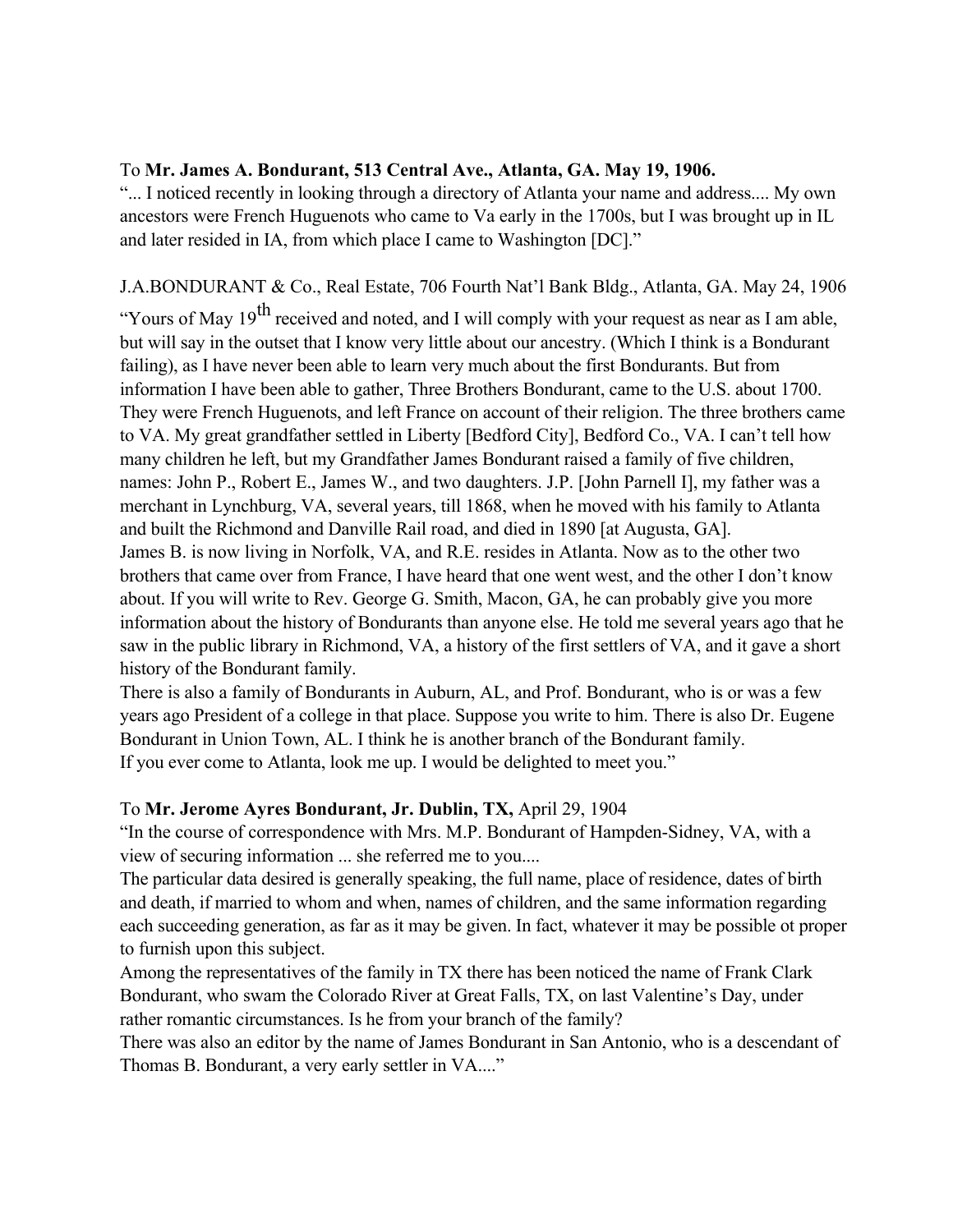#### Dublin, TX, May 6, 1904

"I regret that I am not well enough informed as regards my Peoples Antecedents to furnish you the required information. I know of such matters as you relate in your note, but I know nothing accurate that I can impart.

/s/ Jerome Ayres Bondurant."

# "March 31, 1907, Brentwood, MD

## To **Mr. Joseph Bondurant, Oakville, Appomattox Co., VA.**

Dear Sir:

I have been advised of your address by Mr. A.J. Bondurant of Greyburn, Buckingham County [VA] with whom I have had some correspondence relative to our family relationships. If it will not trouble you too much I would be pleased to learn how far back you can trace your ancestry with accuracy, either from your family records or other sources, and whether or not it leads to the original French Huguenot refugee, Dr. Joseph Bondurant, who came to America and settled at Manakintown about the year 1700. I would also be obliged if you would give me such information concerning your immediate family as might be proper and useful in compiling a family record, such as dates of birth, marriages, deaths, etc.

My father's name is George N. BonDurant. He lives in Washington, IL. His father's name was Isaac Garrett Bondurant, who was born in Buckingham County, VA, in 1805, and later lived in Kentucky and Illinois. His grandfather's name was James (an only son of Joseph or Darby, uncertain) who it is thought married Chloe Garrett of Buckingham County.

Very truly yours,

/s/ William W. BonDurant."

From **Mrs. M.P. Bondurant, Hampden-Sidney, Prince Edward Co., VA.** April 2, 1904.

[WWB's initial letter to the Postmaster is missing.]

"Your request was sent to me by our Post Master. I have heard my husband's father speak of the origin of the Bondurant family often. He said his father, James Bondurant, and Col. Bondurant which were first cousins, came to this country from France.

James Bondurant had 3 sons, Jerome, Samuel and John, besides several daughters. Jerome Bondurant left 3 sons, Samuel, Clifford and Jerome, only one son living.

I can tell you very little about Col. Bondurant. I knew him when I lived in Buckingham 50 years ago. I know he has grandchildren living, but that is all. Ask any question regarding them you wish to know, and I will write again."

Brentwood, MD, April 5, 1904

"Your letter of April  $2<sup>nd</sup>$ , in response to my note addressed to your postmaster has been received and read with much interest. The information I desire is in connection with the compilation of a family record and for that reason it is necessary to be quite specific.